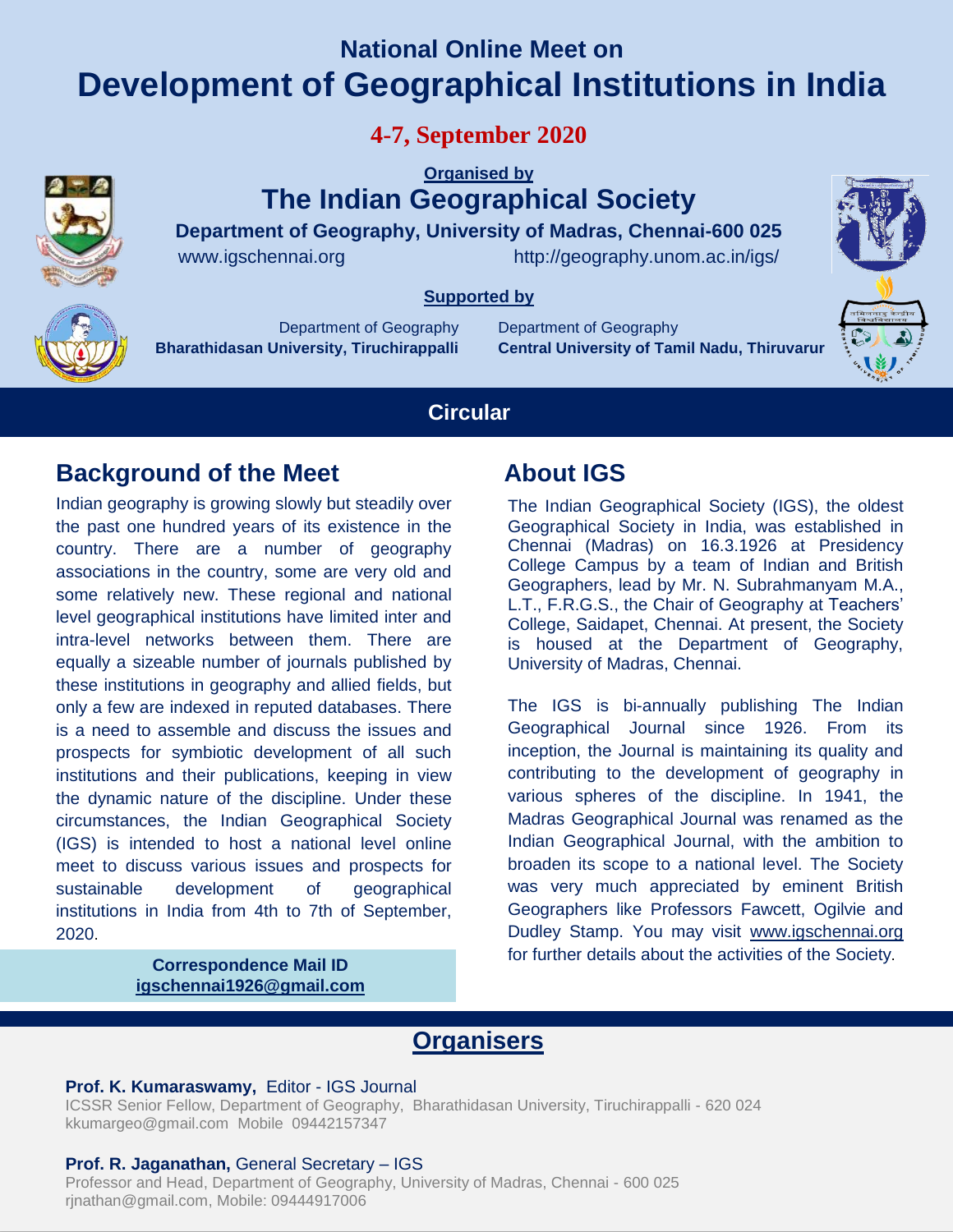## **About the National Meet**

The Meet aims at providing a platform for overall symbiotic development of various Geographical Institutions in India.

The common points for discussion by each institute/society in the Meet include:

- **1. Name and Address of the Society / Association** (Registration Number, Website Address, Phone Number, Mail ID, etc.)
- **2. Genesis / Formation of the Society / Association** (Year and Place of Establishment, Founders, etc.)
- **3. Details of Recent General Body / Executive Council Meeting Held** (Date and Place, Important decisions taken, etc.)
- **4. Members** (Number of Life Members, Annual Members, Institutional Members etc.)
- **5. Awards Instituted** (Name of the Awards, Details of Awardees)
- **6. Conferences / Seminar / Workshops Organised** (Annual / Occasional, Collaborating Agencies, Other details)
- **7. Details of Competitions / Quiz / Tests conducted** (Geographical coverage, Level of participants (School/UG/PG), Mode of conduct (direct/online) etc.)

## **Online Platform**ahaha cisco Webex

- **8. Publications** (Journal, Books including Regional languages, Monographs / Proceedings with details of ISBN, ISSN, Impact Factor, UGC-CARE, Significant indexing, Sales procedure etc.)
- **9. Your Society and National Educational Policy 2020** (Plan for Online meetings, Curriculum development support, e-content preparation, Webinars etc.)
- **10. Any Other Points you wish to share regarding your Society / Association:**

Representatives of the respective institutions are requested to present their activities on the above line (approx. 30 minutes). It is requested to submit the said points to the organisers for documentation and further action.

## **Registration for Participation**

There is no registration fee for the participation. The interested individuals may fill the online form to receive the link of the Online Meet. E-certificate will be issued to all the participated institutions and individuals.

#### **Link: https://forms.gle/b2ar3hvroQ8nKTZ49**

#### **Last Date for Registration: 03.09.2020 (5:00 pm)**

#### **Event Coordinators**

**Prof. G. Bhaskaran,** Treasurer – IGS Department of Geography, University of Madras, Chennai – 600 025, grbhaskaran@gmail.com, 09444414688

**Dr. K. Balasubramani,** Asst. Editor – IGS

Dept. of Geography, Central University of Tamil Nadu, Thiruvarur - 610 005, geobalas@gmail.com, 09944649258

#### **Dr. R. Jegankumar,** Joint Secretary – IGS

Dept. of Geography, Bharathidasan University, Tiruchirappalli – 620 024, jegankumar@gmail.com, 09894748564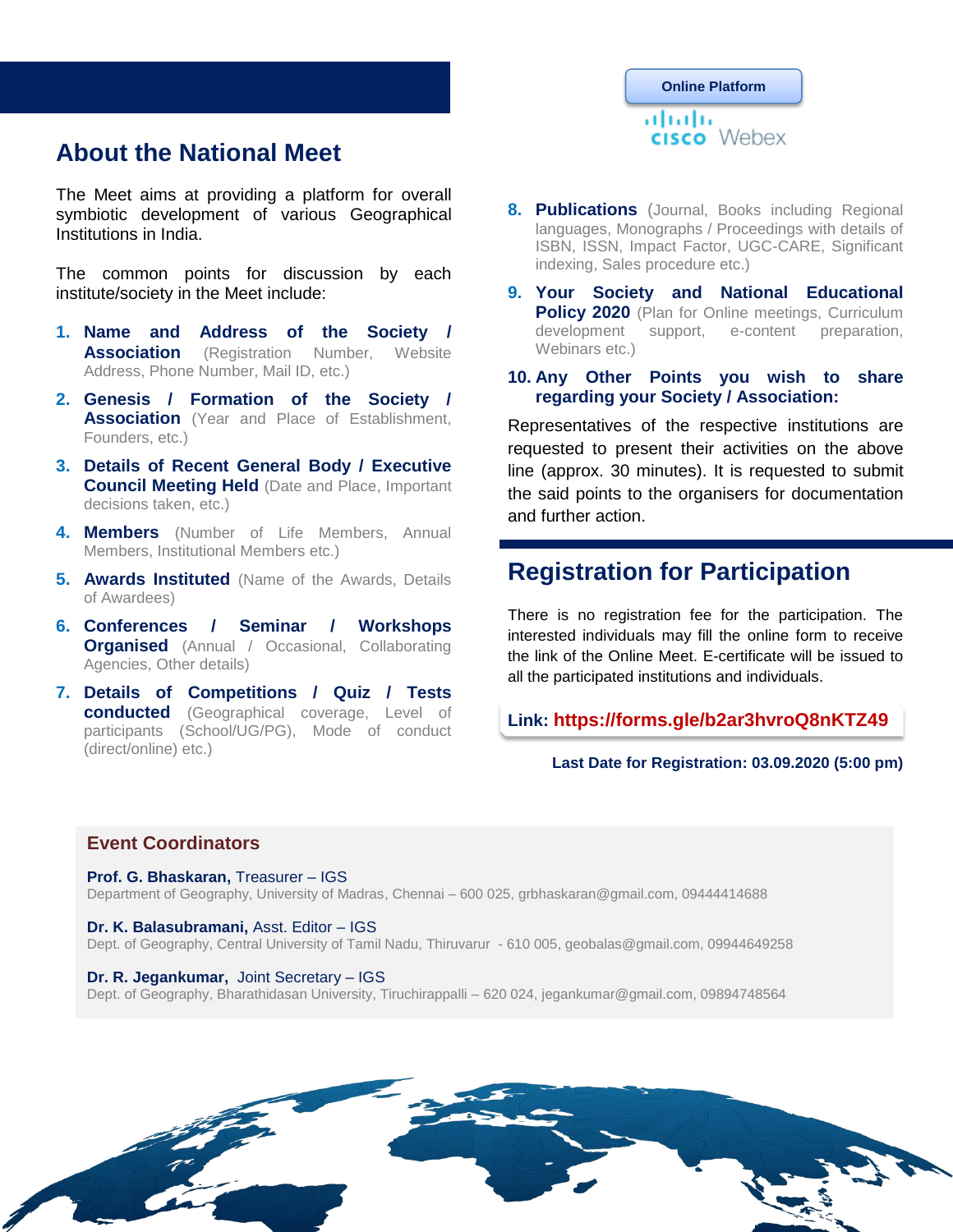

#### **DAY-1 - 04.09.2020 (Friday)**

**Session-1** Morning Session (10:00 am -12:30 pm)

| <b>Welcome:</b>                 | <b>Prof. R. Jaganathan</b> Organiser - IGS National Meet 2020                     |
|---------------------------------|-----------------------------------------------------------------------------------|
| <b>About the Meet:</b>          | Prof. K. Kumaraswamy Organiser - IGS National Meet 2020                           |
| Inauguration:                   | Prof. R. B. Singh Secretary General & Treasurer, International Geographical Union |
|                                 | Prof. N. Sivagnanam President, The Indian Geographical Society, Chennai           |
| <b>Institution Presentation</b> |                                                                                   |
| <b>Chairperson:</b>             | <b>Prof. N. Sivagnanam</b> The Indian Geographical Society, Chennai               |

- **The Indian Geographical Society**, Chennai Prof. K. Kumaraswamy
- **Association of Geography Teachers of India**, Chennai Dr. R. Saraswathi
- **Union of Geographic Information Technologists**, Bengaluru Prof. Ashok Hanjagi
- **Kerala Geographical Society,** Palakkad Prof. P. K. Vijayan

**Session-2** Afternoon Session (3:00 pm - 5:30 pm)

**Institution Presentation**

**Chairpersons: Prof. Praveen G. Saptarshi & Dr. N. Balasaheb Gophane**  Maharashtra Bhugolshastra Parishad, Pune

- **Maharashtra Bhugolshastra Parishad,** Pune Prof. Praveen G. Saptarshi & Dr. C. Jyotiram More
- **The Bombay Geographical Association,** Mumbai Prof. SV Chawan, Prof. V.S. Phadke, Prof. B.B. Sonule
- **Geographers Association Goa,** Goa Dr. Prabir Kumar Rath
- **Karnataka Geographers Association**, Bagakot Dr. Siddharam S. Hangaragi
- **Telengana Geographical Society**, Hyderabad Dr. Mohd Akhter Ali & Dr. R. Sudhakar Goud
- **Solapur Bhoogol Shikshak Sangh,** Solapur Dr. S.C. Advitot & Dr. Harishchandra Bhanudas Tipe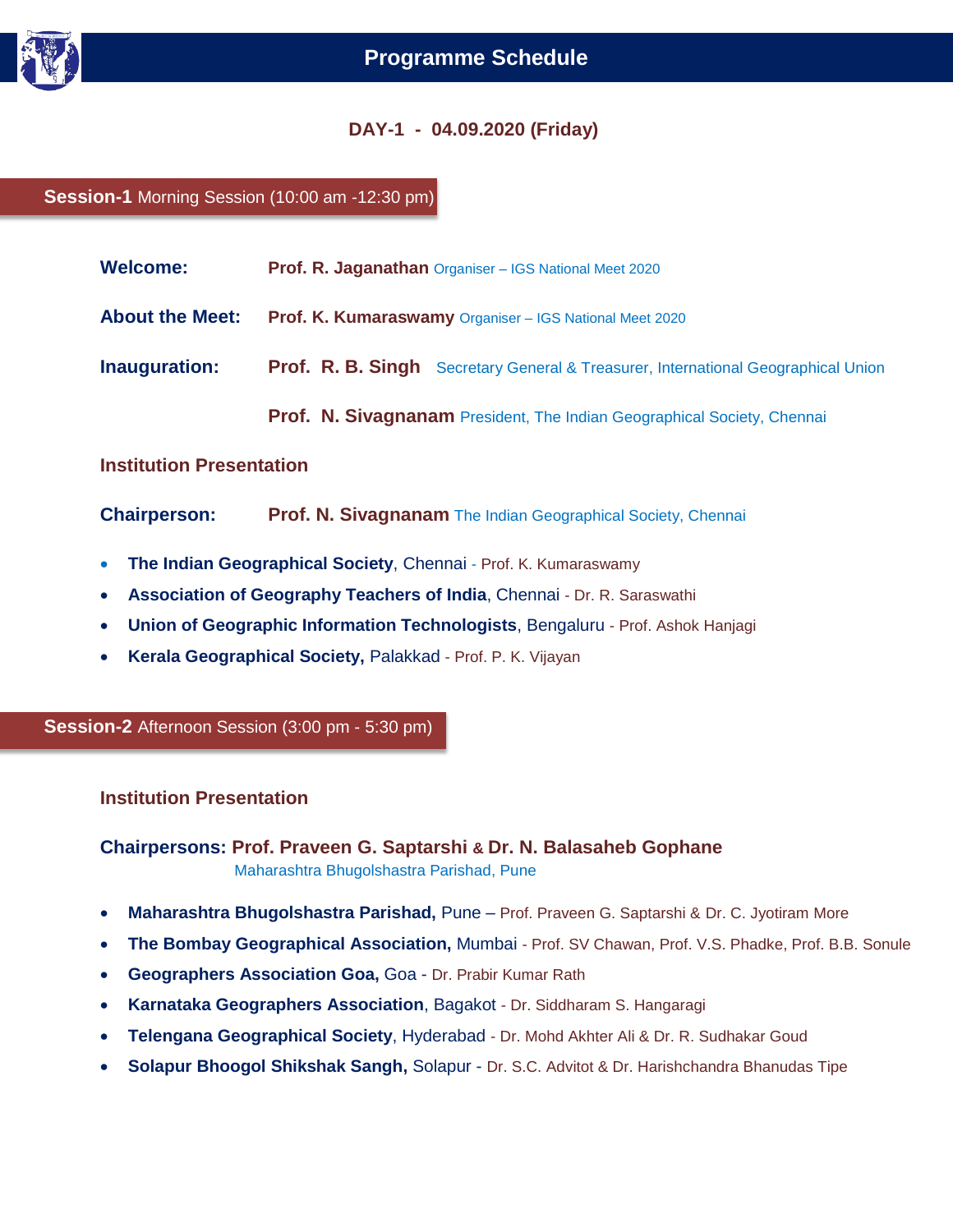

### **PROGRAMME SCHEDULE**

#### **DAY-2 - 05.09.2020 (Saturday)**

#### **Session-3** Morning Session (10:00 am -12:30 pm)

**Chairperson: Prof. Rana P.B. Singh,** Professor (Rtd.), Banaras Hindu University, Varanasi Delivers Special Lecture on "Geography in India: Identity, Indianness and Indigenousness"

#### **Institution Presentation**

- **The Society of Geographers,** Jabalpur Dr. Lokesh Shrivastava
- **Rayalaseema Geographical Association**, Tirupati Dr. N. Chendrayudu

#### **Special Talk**

- **Development of Geography in Gujarat -** Prof. Rolee Kanchan, University of Baroda, Vadodara
- **Development of Geography in A & N Islands -** Dr. Pearl Devadoss (J.N.R. Mahavidyalaya, Port Blair)
- **National Geographical Society of India,** Varanasi Prof. Rana P.B. Singh

#### **Session-4** Afternoon Session (3:00 pm - 5:30 pm)

#### **Chairpersons: Prof. Surya Kant** & **Prof. Krishna Mohan**

Association of Population Geographers of India, Chandigarh

#### **Institution Presentation**

- **Association of Population Geographers of India,** Chandigarh Prof. Krishna Mohan & Prof. Surya Kant
- **Association of Punjab Geographers,** Patiala Prof. H. S. Mangat & Dr. Lakhvir Singh Gill
- **Konkan Geographers Association of India,** Sindhudurg Dr Rajaram Patil & Dr Shivam Thakur

#### **Special Talk**

**Development of Geography in J & K -** Prof. R. P. Sharma, (Rtd.) - University of Jammu. Jammu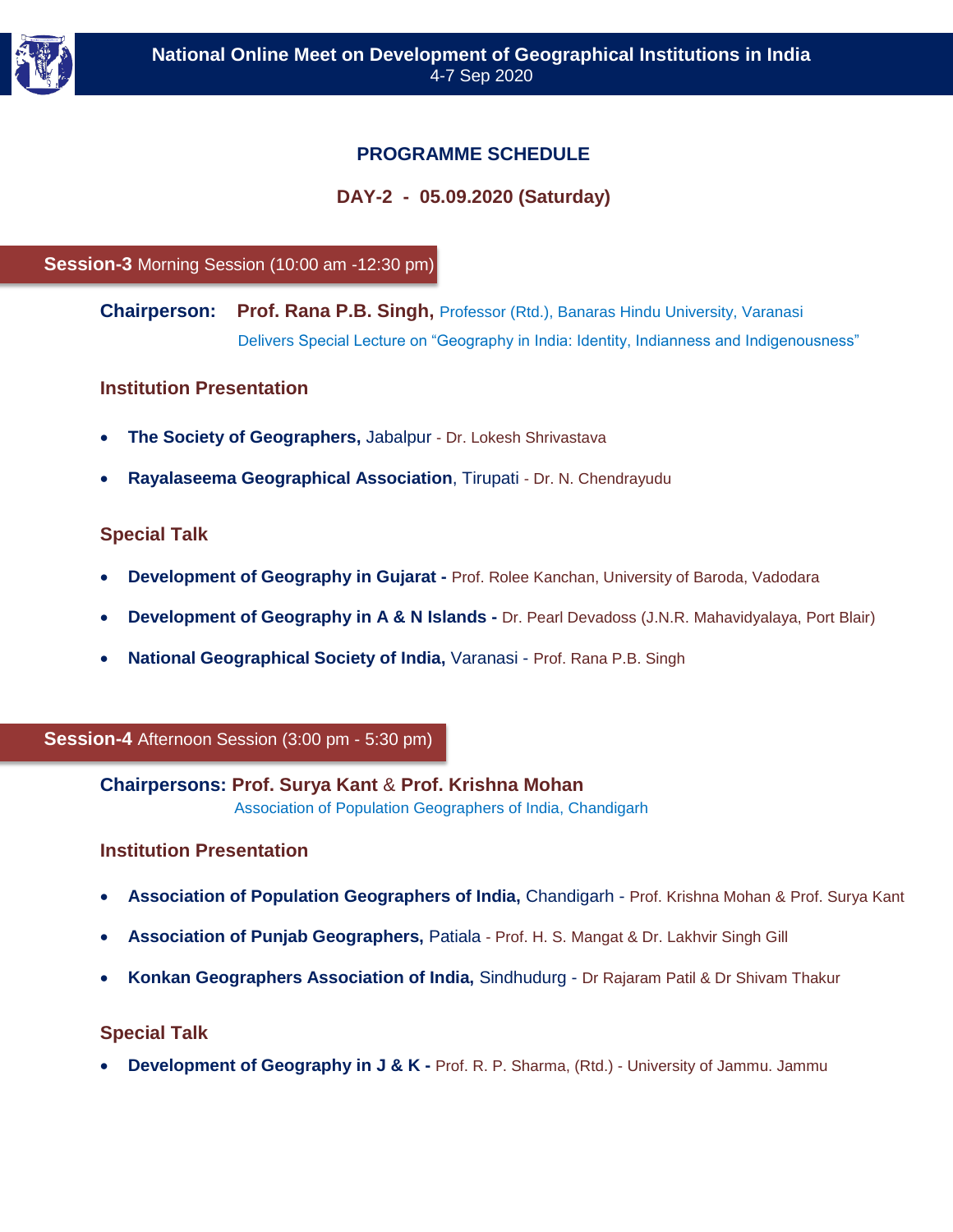

### **PROGRAMME SCHEDULE**

#### **DAY-3 - 06.09.2020 (Sunday)**

#### **Session-5** Morning Session (10:00 am -12:30 pm)

**Chairpersons: Prof. G.K.Panda,** Former Professor and Head, Utkal University, Bhubaneswar  **Prof. Vishwambhar Prasad Sati,** Mizoram University, Aizawl

#### **Institution Presentation**

- **Eastern Geographical Society,** Bhubaneswar Prof. G.K.Panda
- **Indian Council of Geographers,** Patna Prof. G.K.Panda
- **Association of Bengal Geographers**, Burdwan Prof. Narayan Chandra Jana
- **Indian Society of Spatial Scientists**, Kolkata Dr. Priyank Pravin Patel
- **Geographical Association of Mizoram**, Aizawl Prof. Vishwambhar Prasad Sati

#### **Session-6** Afternoon Session (3:00 pm - 5:30 pm)

**Chairpersons: Prof. Sudesh Nangia,** Former Member of UGC & Jawaharlal Nehru University, New Delhi  **Prof. Kalpana Markandey,** ICSSR National Fellow, Osmania University, Hyderabad

#### **Institution Presentation**

- **Foundation of Practicing Geographer,** Kolkatta Dr Arun Kumar Singh
- **The Association of Geographical Studies,** Delhi Dr. Amrita Bajaj
- **Environmental Monitoring Society,** Delhi Prof. T. S. Rana